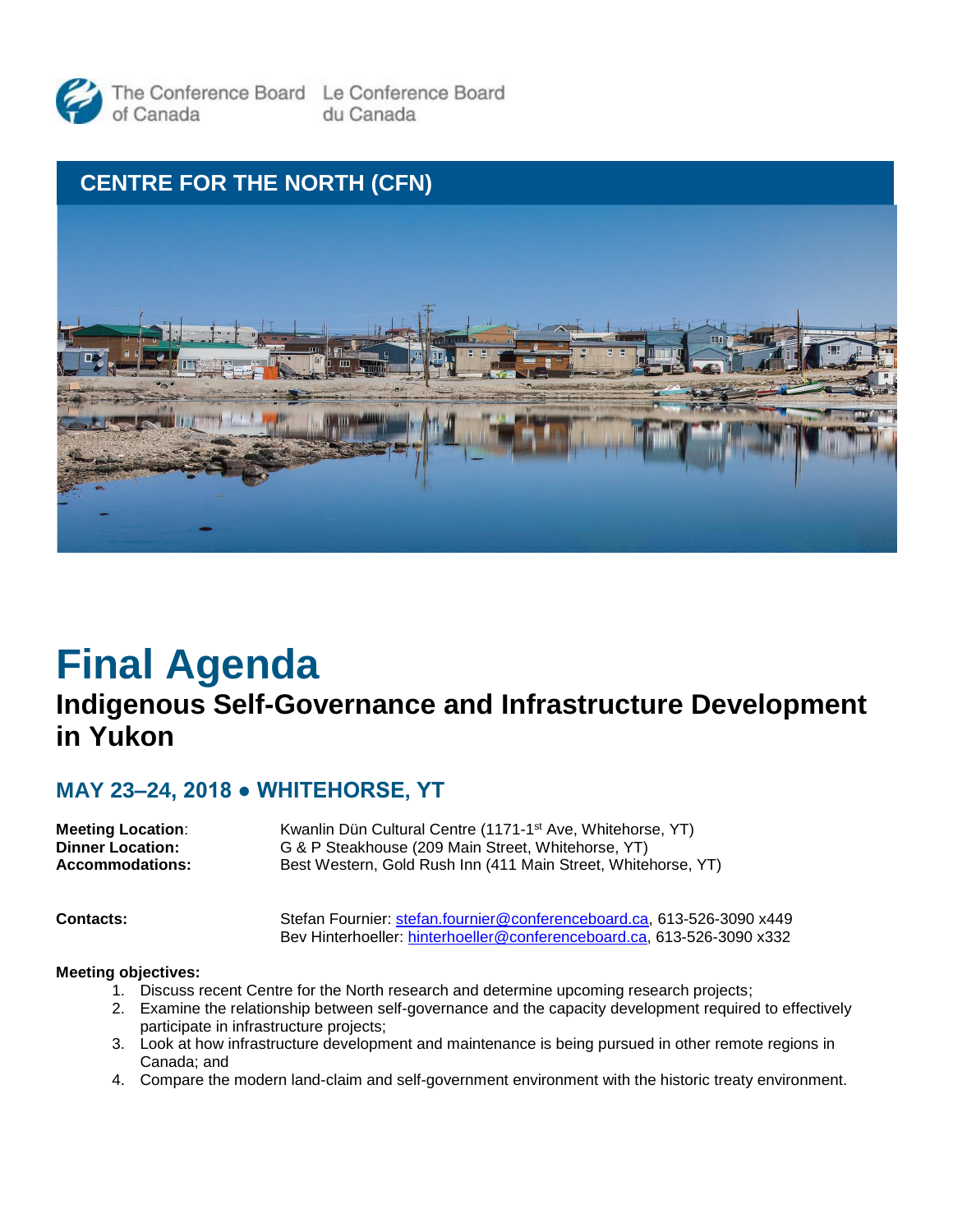## **Wednesday, May 23, 2018**

#### **Kwanlin Dün Cultural Centre – Multi-Purpose Room**

| $08:00 - 08:30$ | <b>Networking Breakfast (Continental)</b>                                                                                                                                                                                                                                                                                                                                                                                                                                                                                                                |
|-----------------|----------------------------------------------------------------------------------------------------------------------------------------------------------------------------------------------------------------------------------------------------------------------------------------------------------------------------------------------------------------------------------------------------------------------------------------------------------------------------------------------------------------------------------------------------------|
| $08:30 - 08:45$ | <b>Opening Address</b>                                                                                                                                                                                                                                                                                                                                                                                                                                                                                                                                   |
|                 | <b>Diane Smith</b><br>Elder<br>Kwanlin Dün First Nation                                                                                                                                                                                                                                                                                                                                                                                                                                                                                                  |
| $08:45 - 09:00$ | <b>Welcoming Remarks and Introductions</b>                                                                                                                                                                                                                                                                                                                                                                                                                                                                                                               |
|                 | <b>Stefan Fournier</b><br>Associate Director, Northern and Aboriginal Policy<br>The Conference Board of Canada                                                                                                                                                                                                                                                                                                                                                                                                                                           |
| $09:00 - 10:00$ | Centre for the North Research Update and Member-Led Discussions                                                                                                                                                                                                                                                                                                                                                                                                                                                                                          |
|                 | <b>Stefan Fournier</b><br>Associate Director, Northern and Aboriginal Policy<br>The Conference Board of Canada                                                                                                                                                                                                                                                                                                                                                                                                                                           |
|                 | <b>Stephen Spence</b><br>Economist<br>The Conference Board of Canada                                                                                                                                                                                                                                                                                                                                                                                                                                                                                     |
|                 | In this interactive session, Stefan will provide a brief overview of recently released research on<br>the part of the Centre for the North and the Northern and Aboriginal Policy group. This research<br>will form the basis of a discussion amongst the meeting participants, where they will have the<br>opportunity to discuss the substance and findings of the research, and to offer any feedback on<br>the research process more generally. Stephen will provide participants with a brief overview of<br>the Spring 2018's Territorial Outlook. |
|                 | <b>Recently Completed Research Pieces</b>                                                                                                                                                                                                                                                                                                                                                                                                                                                                                                                |
|                 | Moving Forward with Indigenous Employee Recruitment and Retention in Remote<br>Canada: Leveraging Existing Approaches and Practices<br>• Cool Ideas: Research Series on Innovation for Northern and Remote Environments<br>Revolutionary Building for the North: 3-D Printing Construction<br>Territorial Outlook: Spring 2018                                                                                                                                                                                                                           |
| $10:00 - 10:30$ | <b>Networking Break</b>                                                                                                                                                                                                                                                                                                                                                                                                                                                                                                                                  |
| $10:30 - 12:00$ | Centre for the North Research Update and Member-Led Discussions: Governance Pillar                                                                                                                                                                                                                                                                                                                                                                                                                                                                       |
|                 | In this interactive session, participants will engage in a facilitated discussion focussing on the<br>CFN's Governance Pillar. Feedback from member outreach over the past year will be shared with<br>the group that highlights current priorities and interests in this area, with the intent of prioritising<br>research projects going forward.                                                                                                                                                                                                      |
|                 | Prospective projects to be discussed:                                                                                                                                                                                                                                                                                                                                                                                                                                                                                                                    |

- Entrepreneurs in Canada's Remote Communities Are They Getting the Right Supports for Success?
- *Other…*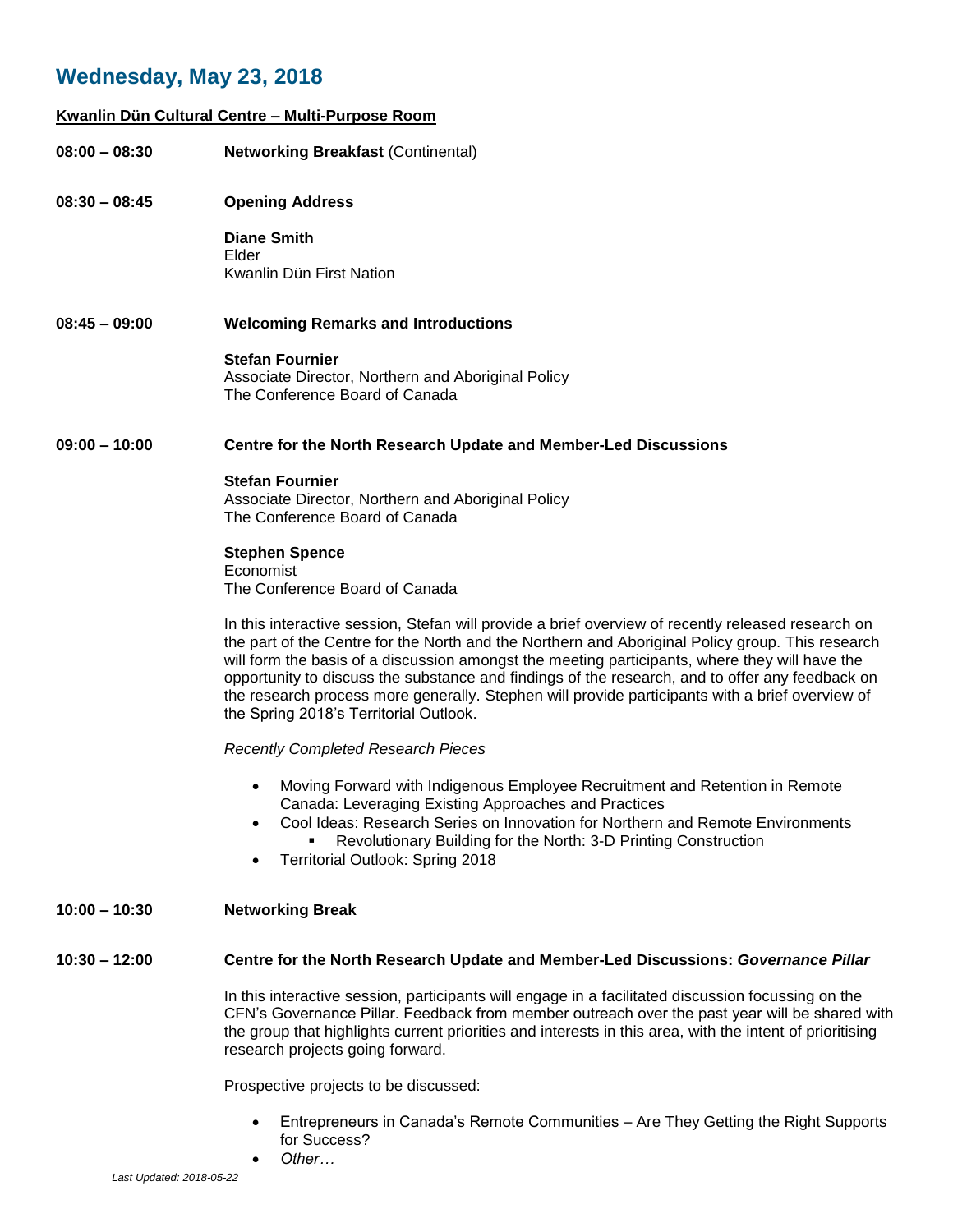#### **12:00 – 13:00 Lunch and Keynote Address**

#### **Justin Ferbey**

President and Chief Executive Officer, Yukon Development Corporation *(and)* Deputy Minister, Economic Development, Government of Yukon

In this special keynote address, Justin will be setting the stage and context for the sessions that follow by highlighting some of the key economic opportunities currently facing Yukon. He will also discuss some of the Yukon Government's policy priorities with respect to economic development and infrastructure in the territory.

#### **13:00 – 14:30 Panel Discussion: The Yukon Gateway to Resources Project**

#### **John Bailey**

Assistant Deputy Minister Strategic Alliances, Energy, Mines and Resources Government of Yukon

#### **Albert Drapeau**

Executive Director Yukon First Nation Chamber of Commerce

#### **Ed Schultz**

Deputy Chief Little Salmon Carmacks First Nation

#### **Samson Hartland**

Executive Director Yukon Chamber of Mines

This panel session will place an emphasis on the perspectives, interests and objectives of the different groups and stakeholders surrounding the Yukon Gateway Resource Project, and their respective roles in building Yukon's infrastructure and economy. It will look at how these groups and organizations can work together around infrastructure to increase the quality of life of all Yukoners.

#### **14:30 – 15:00 Networking Break**

#### **15:00 – 15:45 Infrastructure Development in Remote Canada: A Discussion of First Nations-Led Projects and Progressive Financing Options**

#### **Elan Cusiac-Barr**

Director, Consulting and Deals PricewaterhouseCoopers LLP

This session will explore newly established First Nations-led infrastructure projects, such as the Wataynikaneyap Power Transmission Line Project, as well as progressive financing options and partnerships.

#### **15:45 – 16:00 Networking Break**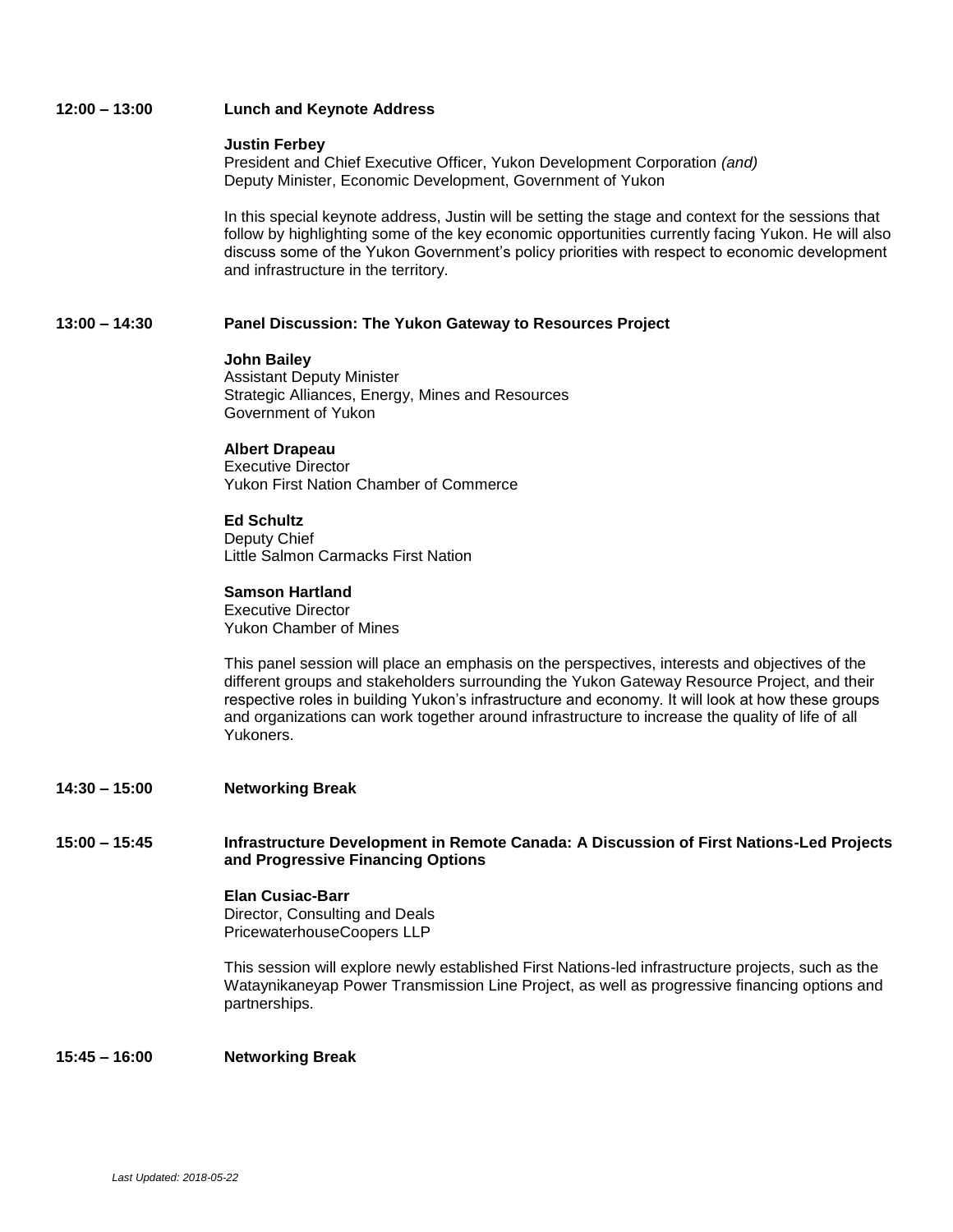#### **16:00 – 16:45 A Comparative Look at Governance and Infrastructure: Centre for the North Member Panel Presentation**

#### **Christopher Cornish**

Executive Coordinator, Ring of Fire Indigenous and Northern Affairs Canada

Chris will lead this member-driven session by speaking from the perspective of his role as the federal lead for the Ring of Fire, a significant mineral development opportunity in Treaty #9 (Northern Ontario). He will discuss how fly-in remote First Nations communities in Treaty #9 are among the most socio-economically challenged communities in Canada, with limited regional infrastructure, governance and institutional capacity – which present unique challenges for economic and resource development. Chris will present an overview of these challenges and speak to the innovative approaches the federal government is taking to address them.

Other members of the Centre will share their perspectives and insights on the key themes of the meeting from the perspectives of their own organizations, regions and mandates.

**18:20** *Meet in the Best Western hotel lobby to travel to the restaurant together.*

#### **G & P Steakhouse (209 Main Street)**

#### **18:30 Networking Dinner** (Sponsored)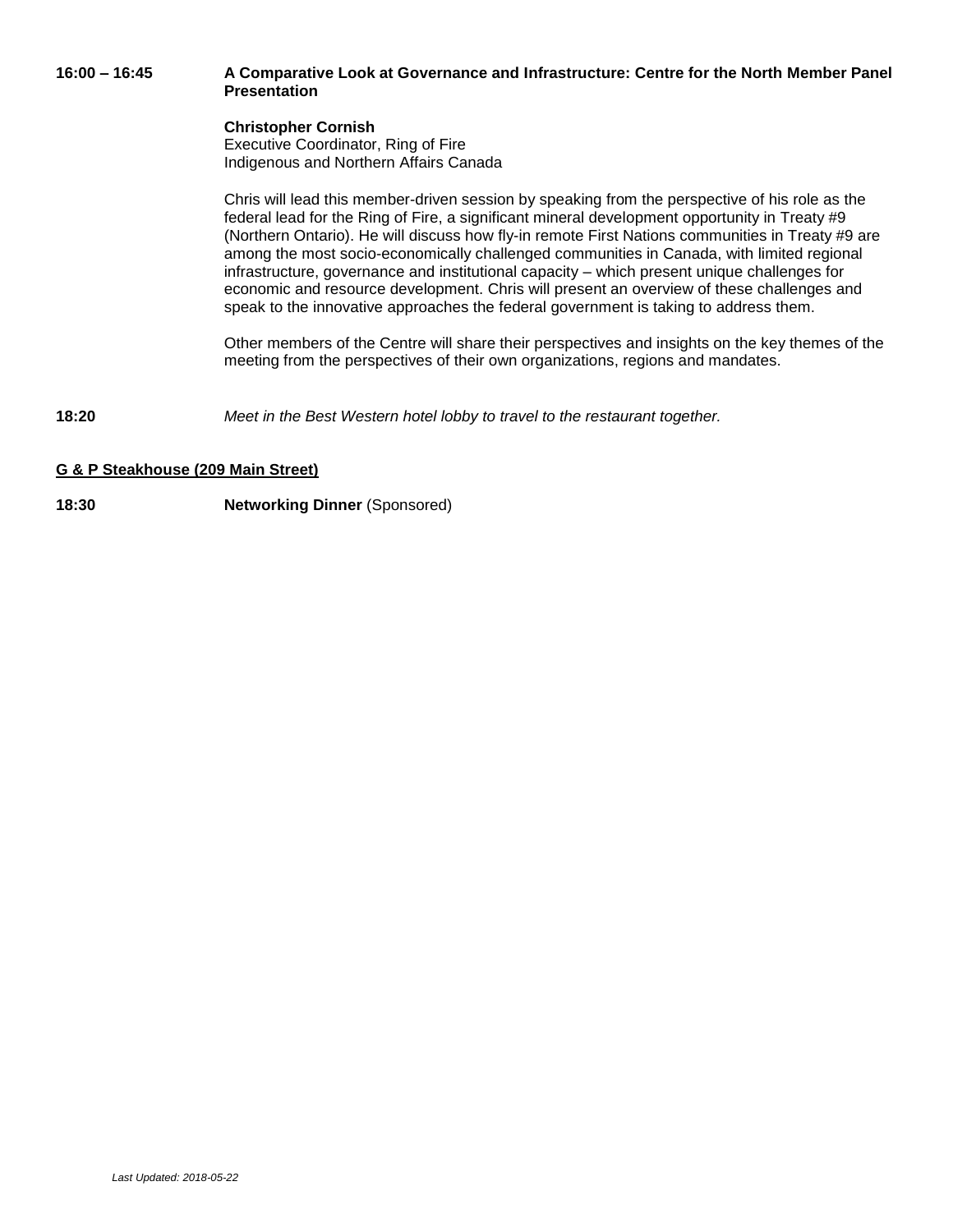### **Thursday, May 24, 2018**

#### **Kwanlin Dün Cultural Centre – Multi-Purpose Room**

**08:00 – 08:30 Networking Breakfast** (Hot Breakfast)

#### **08:30 – 09:15 First Nations Self-Government in Yukon: Looking Back and Moving Forward**

**Brian MacDonald**

Assistant Deputy Minister, Executive Council Office, Aboriginal Relations Government of Yukon

This presentation will provide an overview of how the Yukon Government and Yukon First Nations are advancing reconciliation through collaborative priority setting, and how this collaborative approach helps to set infrastructure priorities for the Yukon Territory.

#### **09:15 – 09:45 Networking Break**

#### **09:45 – 10:30 Centre for the North Research Update and Member-Led Discussions:** *Infrastructure Pillar*

In this interactive session, participants will engage in a facilitated around the Centre's Infrastructure Pillar. Feedback from member outreach over the past year will be shared with the group that highlights member priorities and interests in this area, with the intent of prioritising research projects going forward.

Prospective projects to be discussed:

- Infrastructure Development and Partnerships Creating Efficiencies and Building Local Capacity Through the Supply Chain
- *Other…*

#### **10:30 – 11:15 Centre for the North Research Update and Member-Led Discussions:** *Youth Pillar*

In this interactive session, participants will engage in a facilitated around the Centre's Youth Pillar. Feedback from member outreach over the past year will be shared with the group that highlights member priorities and interests in this area, with the intent of prioritising research projects going forward.

Prospective projects to be discussed:

• Briefing Report: Our Land, Our Future: National Summit on Indigenous Youth and Natural Resource Development

#### **11:15 – 11:30 Closing Remarks**

#### **Stefan Fournier**

Associate Director, Northern and Aboriginal Policy The Conference Board of Canada